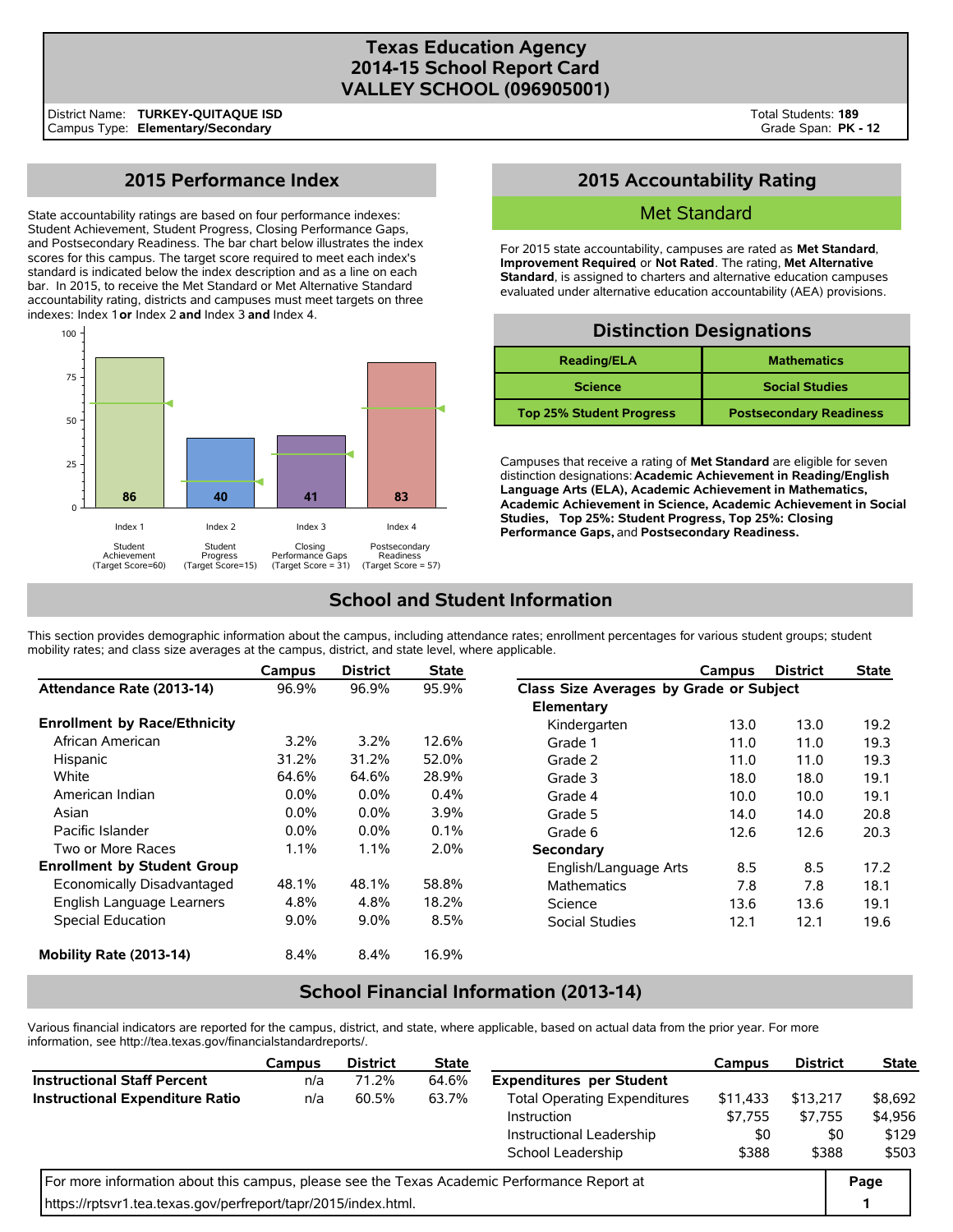**Texas Education Agency 2014-15 School Report Card**

### **VALLEY SCHOOL (096905001) TURKEY-QUITAQUE ISD**

|                                                                                            |      |              |        | All                        | African |          |        | American |       | <b>Pacific</b> | Two or<br><b>More</b>    | Econ          |
|--------------------------------------------------------------------------------------------|------|--------------|--------|----------------------------|---------|----------|--------|----------|-------|----------------|--------------------------|---------------|
|                                                                                            |      | <b>State</b> |        | District Students American |         | Hispanic | White  | Indian   | Asian | Islander       | Races                    | <b>Disadv</b> |
| STAAR Percent at Phase-in Satisfactory Standard or Above (Sum of All Grades Tested)        |      |              |        |                            |         |          |        |          |       |                |                          |               |
| All Subjects                                                                               | 2015 | 77%          | 86%    | 86%                        |         | 75%      | 91%    |          |       |                | $\ast$                   | 77%           |
| Reading                                                                                    | 2015 | 77%          | 86%    | 86%                        | $\ast$  | 77%      | 91%    |          |       |                | $\ast$                   | 80%           |
| Mathematics                                                                                | 2015 | 81%          | 100%   | 100%                       | $\ast$  | $\ast$   | 100%   |          |       |                | $\overline{a}$           | 100%          |
| Writing                                                                                    | 2015 | 72%          | 76%    | 76%                        | $\ast$  | 71%      | 85%    |          |       |                | $\overline{a}$           | 58%           |
| Science                                                                                    | 2015 | 78%          | 86%    | 86%                        | *       | 67%      | 92%    |          |       |                | $\overline{a}$           | 75%           |
| Social Studies                                                                             | 2015 | 78%          | 85%    | 85%                        |         | 71%      | 90%    |          |       |                |                          | 82%           |
| STAAR Percent at Postsecondary Readiness Standard (Sum of All Grades Tested)               |      |              |        |                            |         |          |        |          |       |                |                          |               |
| Two or More Subjects 2015                                                                  |      | 41%          | 40%    | 40%                        | $\ast$  | 20%      | 51%    |          |       |                |                          | 27%           |
| Reading                                                                                    | 2015 | 46%          | 50%    | 50%                        | $\ast$  | 21%      | 62%    |          |       |                | $\ast$                   | 30%           |
| Mathematics                                                                                | 2015 | 48%          | 92%    | 92%                        | ∗       | $\ast$   | 100%   |          |       |                |                          | $\ast$        |
| Writing                                                                                    | 2015 | 34%          | 33%    | 33%                        | $\ast$  | $\ast$   | 46%    |          |       |                |                          | $\ast$        |
| Science                                                                                    | 2015 | 44%          | 57%    | 57%                        | $\ast$  | $\ast$   | 65%    |          |       |                | $\overline{a}$           | 44%           |
| <b>Social Studies</b>                                                                      | 2015 | 44%          | 44%    | 44%                        |         | $\ast$   | 55%    |          |       |                |                          |               |
| STAAR Percent at Advanced Standard (Sum of All Grades Tested)                              |      |              |        |                            |         |          |        |          |       |                |                          |               |
| All Subjects                                                                               | 2015 | 16%          | 22%    | 22%                        | $\ast$  | $\ast$   | 30%    |          |       |                | ∗                        | 11%           |
| Reading                                                                                    | 2015 | 17%          | 19%    | 19%                        | $\ast$  | *        | 28%    |          |       |                | $\ast$                   | $\ast$        |
| Mathematics                                                                                | 2015 | 20%          | 58%    | 58%                        | $\ast$  | $\ast$   | 67%    |          |       |                | $\overline{\phantom{a}}$ |               |
| Writing                                                                                    | 2015 | 9%           | $\ast$ | $\star$                    |         | $\ast$   | $\ast$ |          |       |                | $\overline{a}$           |               |
| Science                                                                                    | 2015 | 16%          | 24%    | 24%                        | $\ast$  | $\ast$   | 31%    |          |       |                |                          |               |
| Social Studies                                                                             | 2015 | 19%          | 19%    | 19%                        |         | $\ast$   | 25%    |          |       |                |                          |               |
| <b>STAAR Percent Met or Exceeded Progress</b>                                              |      |              |        |                            |         |          |        |          |       |                |                          |               |
| All Subjects                                                                               | 2015 | 57%          | 70%    | 70%                        | $\ast$  | $\ast$   | 75%    |          |       |                |                          | 63%           |
| Reading                                                                                    | 2015 | 59%          | 66%    | 66%                        | $\ast$  | $\ast$   | 70%    |          |       |                |                          | 63%           |
| <b>Mathematics</b>                                                                         | 2015 | 47%          | $\ast$ | $\star$                    | $\ast$  | $\ast$   | $\ast$ |          |       |                |                          | $\ast$        |
| Writing                                                                                    | 2015 | 56%          | $\ast$ | $\star$                    |         | $\ast$   | $\ast$ |          |       |                |                          | $\ast$        |
| <b>STAAR Percent Exceeded Progress</b>                                                     |      |              |        |                            |         |          |        |          |       |                |                          |               |
| All Subjects                                                                               | 2015 | 15%          | 14%    | 14%                        | $\ast$  | $\ast$   | 17%    |          |       |                |                          | 13%           |
| Reading                                                                                    | 2015 | 16%          | 14%    | 14%                        | $\ast$  | $\ast$   | 16%    |          |       |                | $\overline{a}$           | 16%           |
| Mathematics                                                                                | 2015 | 19%          | $\ast$ | $\star$                    | $\ast$  | $\ast$   | $\ast$ |          |       |                | $\overline{a}$           | $\ast$        |
| Writing                                                                                    | 2015 | 7%           | $\ast$ |                            |         |          | $\ast$ |          |       |                |                          |               |
| Progress of Prior Year STAAR Failers: Percent of Failers Passing STAAR (Sum of Grades 4-8) |      |              |        |                            |         |          |        |          |       |                |                          |               |
| Reading                                                                                    | 2015 | 39%          | 78%    | 78%                        | $\ast$  | $\ast$   | $\ast$ |          |       |                |                          | 75%           |
|                                                                                            | 2014 | 45%          | 75%    | 75%                        |         | $\ast$   | $\ast$ |          |       |                | $\overline{a}$           | 71%           |

'?' Indicates that the data for this item were statistically improbable, or were reported outside a reasonable range. '' Indicates zero observations reported for this group. '\*' Indicates results are masked due to small numbers to protect student confidentiality. 'n/a' Indicates data reporting is not applicable for this group.

For more information about this campus, please see the Texas Academic Performance Report at **Page Page** https://rptsvr1.tea.texas.gov/perfreport/tapr/2015/index.html. **2**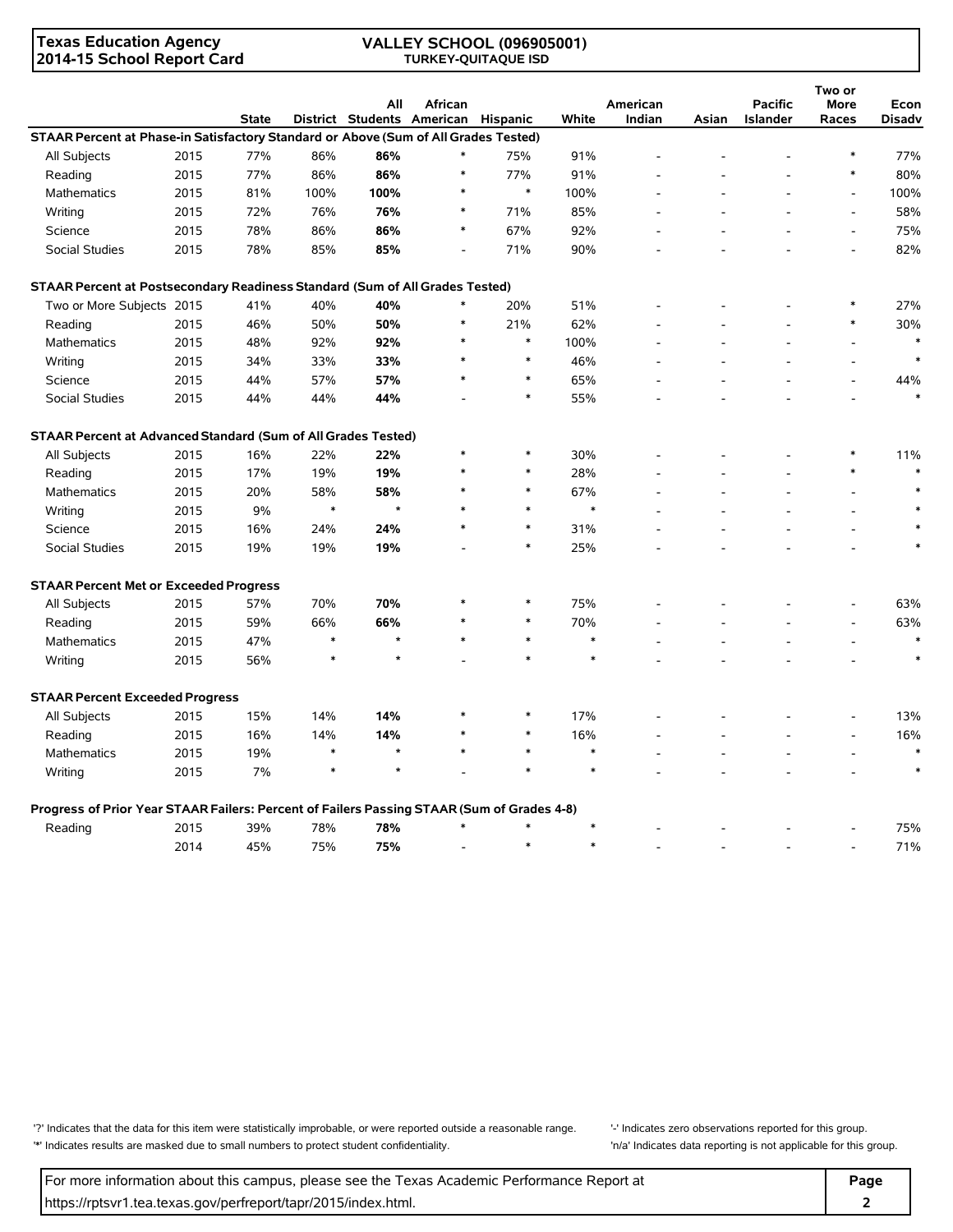### **Texas Education Agency 2014-15 School Report Card**

### **VALLEY SCHOOL (096905001) TURKEY-QUITAQUE ISD**

|                                                                             |      | <b>State</b> |        | All     | African<br>District Students American | <b>Hispanic</b> | White | American<br>Indian | Asian | <b>Pacific</b><br><b>Islander</b> | Two or<br><b>More</b><br>Races | Econ<br><b>Disadv</b> |
|-----------------------------------------------------------------------------|------|--------------|--------|---------|---------------------------------------|-----------------|-------|--------------------|-------|-----------------------------------|--------------------------------|-----------------------|
| <b>Students Success Initiative</b>                                          |      |              |        |         |                                       |                 |       |                    |       |                                   |                                |                       |
| Grade 5                                                                     |      |              |        |         |                                       |                 |       |                    |       |                                   |                                |                       |
| Students Meeting Phase-in 1 Level II Standard on First STAAR Administration |      |              |        |         |                                       |                 |       |                    |       |                                   |                                |                       |
| Reading                                                                     | 2015 | 75%          | 93%    | 93%     |                                       | $\ast$          | 100%  |                    |       |                                   |                                | 83%                   |
| Students Requiring Accelerated Instruction                                  |      |              |        |         |                                       |                 |       |                    |       |                                   |                                |                       |
| Reading                                                                     | 2015 | 25%          | $\ast$ | $\star$ |                                       |                 |       |                    |       |                                   |                                |                       |
| <b>STAAR Cumulative Met Standard</b>                                        |      |              |        |         |                                       |                 |       |                    |       |                                   |                                |                       |
| Reading                                                                     | 2015 | 84%          | 100%   | 100%    |                                       | $\ast$          | 100%  |                    |       |                                   |                                | 100%                  |
| Grade 8                                                                     |      |              |        |         |                                       |                 |       |                    |       |                                   |                                |                       |
| Students Meeting Phase-in 1 Level II Standard on First STAAR Administration |      |              |        |         |                                       |                 |       |                    |       |                                   |                                |                       |
| Reading                                                                     | 2015 | 76%          | 92%    | 92%     |                                       | 83%             | 100%  |                    |       |                                   |                                | 86%                   |
| Students Requiring Accelerated Instruction                                  |      |              |        |         |                                       |                 |       |                    |       |                                   |                                |                       |
| Reading                                                                     | 2015 | 24%          | $\ast$ | $\star$ |                                       |                 |       |                    |       |                                   |                                |                       |
| <b>STAAR Cumulative Met Standard</b>                                        |      |              |        |         |                                       |                 |       |                    |       |                                   |                                |                       |
| Reading                                                                     | 2015 | 85%          | 100%   | 100%    |                                       | 100%            | 100%  |                    |       |                                   |                                | 100%                  |

'?' Indicates that the data for this item were statistically improbable, or were reported outside a reasonable range. '' Indicates zero observations reported for this group. '\*' Indicates results are masked due to small numbers to protect student confidentiality. 'n/a' Indicates data reporting is not applicable for this group.

For more information about this campus, please see the Texas Academic Performance Report at **Page** https://rptsvr1.tea.texas.gov/perfreport/tapr/2015/index.html. **3**